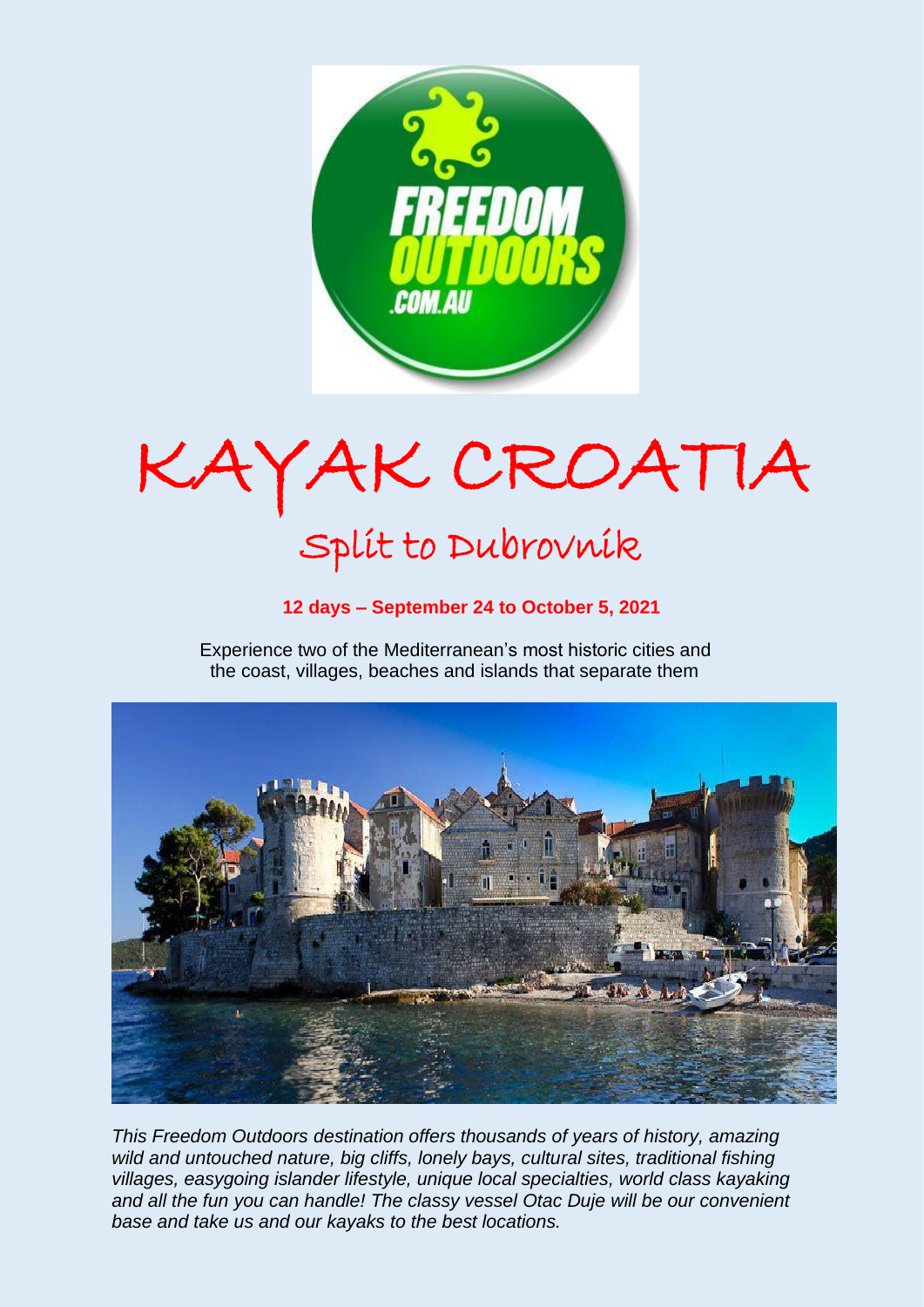**Bryon Merzeo, part of our guiding team since the beginning, is keen to show you the best of Croatia's 1,185 islands, incredible history, limpid sapphire** 



**waters, traditional fishing villages, eight National Parks, astounding architecture - plus Split and Dubrovnik. He knows Croatia well – it's one of his favourite destinations.**

Seize the day and join Bryon on an epic adventure that will take 12 days from September 26. We have chartered the motor vessel *Otac Duje* to take us and our quality double kayaks with rudders to magical places. This itinerary is exclusive to Freedom Outdoors and cannot be repeated in 2021 - so secure your spot now. Bryon will host the trip for Freedom Outdoors. He is well

known as an organiser of our

day trips and has led many weekend and longer trips, including to Ningaloo Reef. He is a fully qualified kayak guide and will be accompanied by outstanding local professional, English speaking guides. You are in good hands.

The trip will include paddles, walks, snorkeling and cycling. All activities are optional (take a day off at any time) and a motorboat will accompany each paddle, so you can opt out if you've had enough. Optional familiarisation paddles will be held in Sydney prior to our departure. *Otac Duje* is a well-appointed vessel with air conditioned ensuite cabins and an attractive restaurant. She is one of a number of similar vessels available to us. If for any reason *Otac Duje* is not available, a vessel of similar quality will be substituted. The following itinerary should be taken as a guide only. Our objective is to deliver the best possible





experience for you and better options may present themselves as we go. Paddles each day will last from 2.5 to 5 hours and include breaks. Pace dictated by the group. This is our second visit to Croatia – our first sold out and got rave reviews.

 **Only \$6,495pp twin share/double – a deposit of \$1,500 secures your place. Single supplement \$990.**

# **Every day is different … every day is special**

## **Friday September 24 – welcome to Split**

Arrive in Split from Sydney. Many airlines service the route, including Qantas, Singapore Airlines, Thai and the Middle Eastern Carriers. The journey involves two stops. Skyscanner's current cheapest and most convenient combination is Qatar via Doha and Belgrade for \$1,276 return (fares vary all the time). Overnight at the beautiful 4-star *Cornaro Hotel*, in the heart of Split and steps from the Diocletian's Palace. Check in is from 2pm. Bryon will meet you on arrival at the hotel. As we'll all be arriving at different times, no group dinner is planned for tonight. Split is a fascinating place and great for exploration. If you'd like to arrive before September 26, we can arrange additional nights for you at the *Cornaro* - \$348pp per night twin share, \$498 single per night. A couple of extra nights will enable you to recover fully from jet lag before the paddling starts.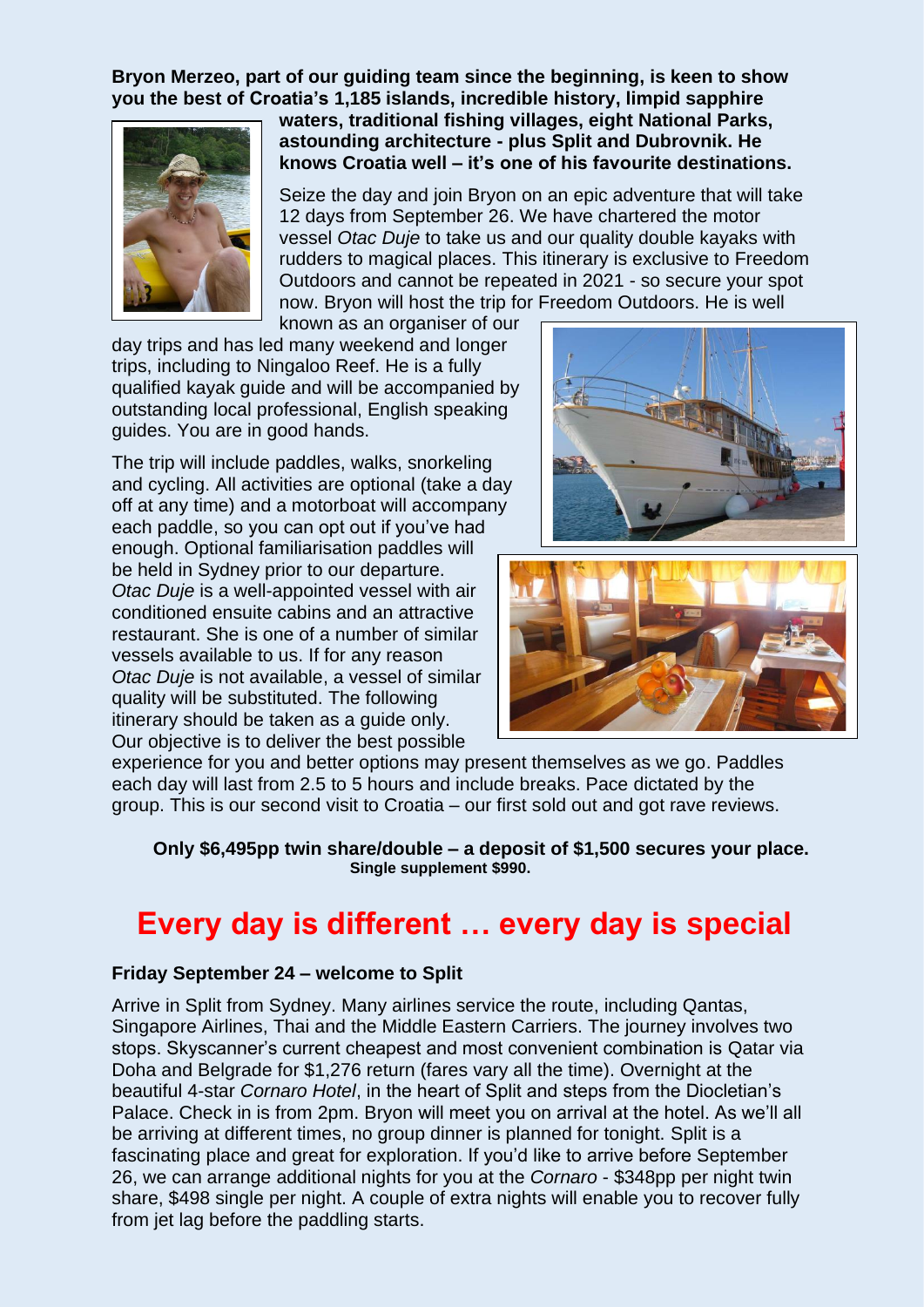## **Saturday September 25 – in Split**

Breakfast at your hotel. Group will gather in hotel lobby after 10am for a briefing and transfer to a nearby beach where your kayaks will be waiting. You will be fitted with a

PFD and your kayak set up for you. Then we'll go for a warm-up paddle around forested Marjan Hill. You will also see the city beaches and cliffs. Paddle will finish at our home for the next 12 days – the motor vessel *Otac Duje*. Enjoy a special *Welcome Aboard* dinner, meet the captain and crew and get to know our local guides. After a



short boat ride, *Otac Duje* will overnight on Brac island. Our kayaks travel with us.

B, L, D.

# **Sunday September 26 – Brac Island**

Breakfast on board and a short boat cruise to southern part of Brac island. Then enjoy a relaxed morning paddle to the southwestern shore of the island and its numerous uninhabited small bays with turquoise water and little pebble beaches. Midday we'll take a break for lunch and walk to the Blaca desert, where we'll see a monastery founded by the Glagolitic priests from Poljice, when they were fleeing from the Turks around 1550. The monastery was turned into a museum in 1963 (entry included in your package). While taking a boat ride to Bol, the island's oldest settlement, you'll see luscious grapes waiting to be picked. Overnight in Bol and one of the best-known beaches in Europe, Zlatni rat. It changes shape with the winds and tides and juts out into a perfect azure sea. Bol has a vibrant nightlife with lots of great restaurants and bars. Take a wander and find a nice place to eat (guides will provide recommendations).

B, L.



## **Monday September 27 – Hvar Island**

Breakfast and short boat ride to Jelsa on Hvar Island. You may cycle across the island (E-bikes must be prebooked with Freedom Outdoors before you leave Sydney). Alternatively, a coach will be provided, or you may stay on the boat. Bike through beautiful countryside to Ager Fields, a UNESCO World Heritage site where there are tranquil small villages like Pitve, Vrisnik and Svirce, surrounded by olive tree farms,

lavender fields and vineyards. Then to the town of Stari grad founded 2400 years ago by Greek explorers (coach will stop for an hour here) and the village of Brusje, with its spectacular view of the open sea and surrounding islands. You will have around two hours to spend in Hvar town and to grab lunch. Our boat picks us up for a kayaking tour around Pakleni Islands, adjacent to Hvar island. The islands were the main source of resin for local shipbuilders and are still covered with thick pine. The archipelago has numerous narrow straits, between small islands with hidden small pebble beaches for swims, snorkelling and relaxing. Overnight anchored on Pakleni Islands or in Vis Harbour.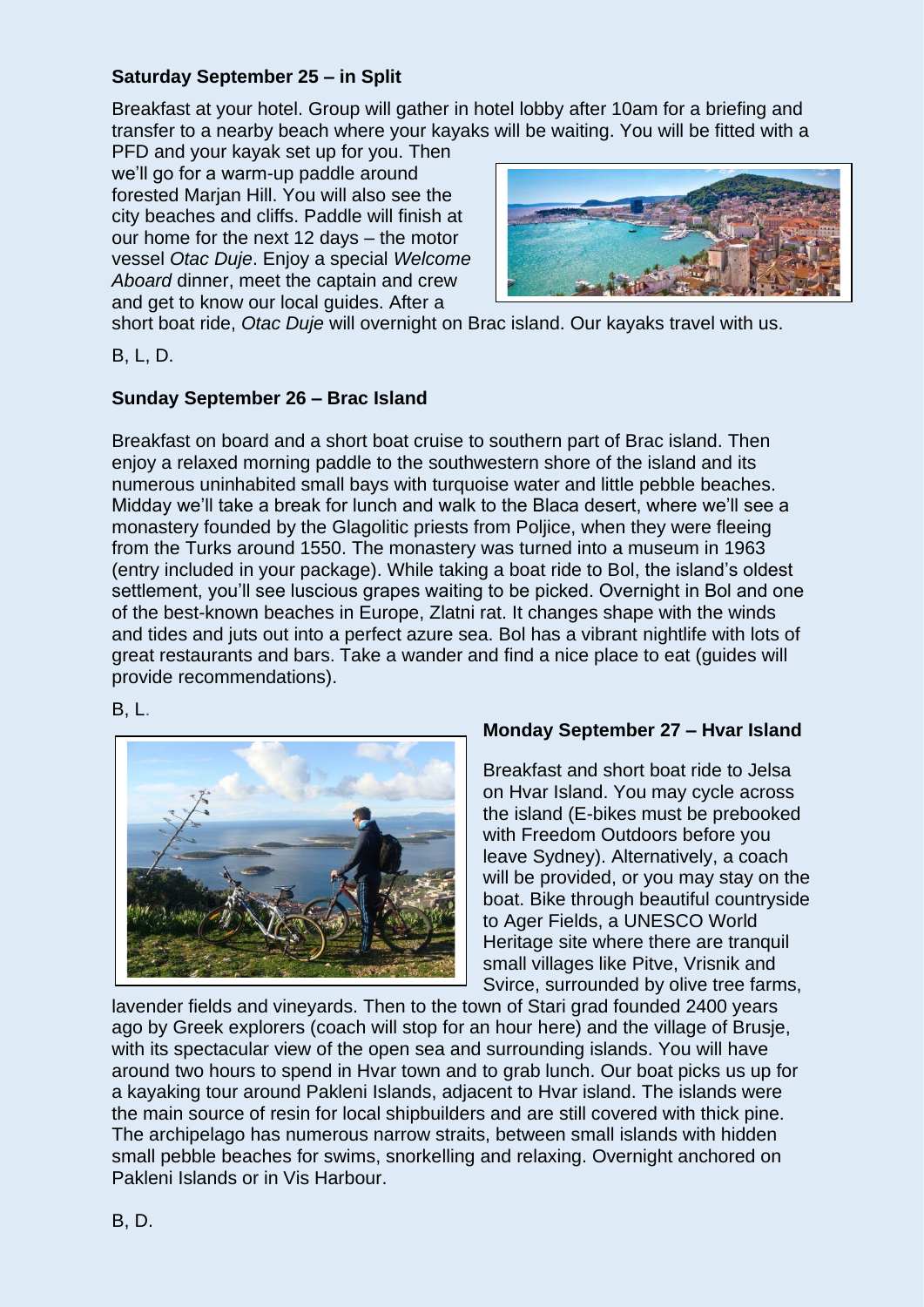### **Tuesday September 28 - Bisevo Island**

*Otac Duje* takes us to the islands of Bisevo, known for amazing caves, cliffs and sandy beaches. Firstly, we will visit spectacular 6m high Blue Cave, one of the most famous natural attractions in Croatia. Sunbeams reflect from the white bottom floor, coloring objects in the water silver. Afterwards we jump into our kayaks to experience another highlight - the Medvidja Cave, named after the Mediterranean monk seal that may be found here. After late lunch and if weather allow us, take a snooze on one of the sandy beaches on the west coast of the island or, if you want something more active, join us on a short hike to meet some of the only 15 inhabitants still living on the island. Evening will see us at one of the most picturesque spots on the coast – the fishing village of Komiza, the last real fishermen's village in the Adriatic. Slide into the easy rhythm of what the islanders call "pomalo" and enjoy delicious food and wines with the locals. Overnight stay aboard *Otac Duje* in the town of Komiza.

#### B, L.

#### **Wednesday September 29 – Vis Island**

We'll paddle the famous south side of Vis Island and take in more natural beauty. From Komiza Bay, we will cruise along cliffs, coves and beaches sculptured by the waves over thousands of years. Lots of intriguing nooks and crannies to explore. We will visit Srebrna beach and Stiniva cove, where we will break for lunch and



optional snorkeling. Tonight is reserved for wine tasting in the unusual Lipanovic winery, cleverly housed in a cave, that was an army installation during the Tito era. The story of the island's isolation makes the winery a must-visit. You will taste and learn about Vis Island's indigenous white grape. Eat ashore then overnight aboard.

B, L.

## **Thursday September 30 - South Hvar and Scedro island**



After a cruise on the *Otac Duje*, we start today's kayaking tour from the secluded, picturesque Milna Bay. Gorgeous views of Dubovica. In Sveta Nedjelja, there is an optional visit and tasting at a unique underwater wine cellar (tasting at extra cost). Go for a swim if you prefer water to wine! Finally to the charming island of Scedro. It is a protected nature park with sweet aromas of lavender, rosemary and sage. Cameras out - the island offers a spectacular sunset. Enrich it with a glass

of Hvar's famous wine. Overnight stay anchored on Scedro.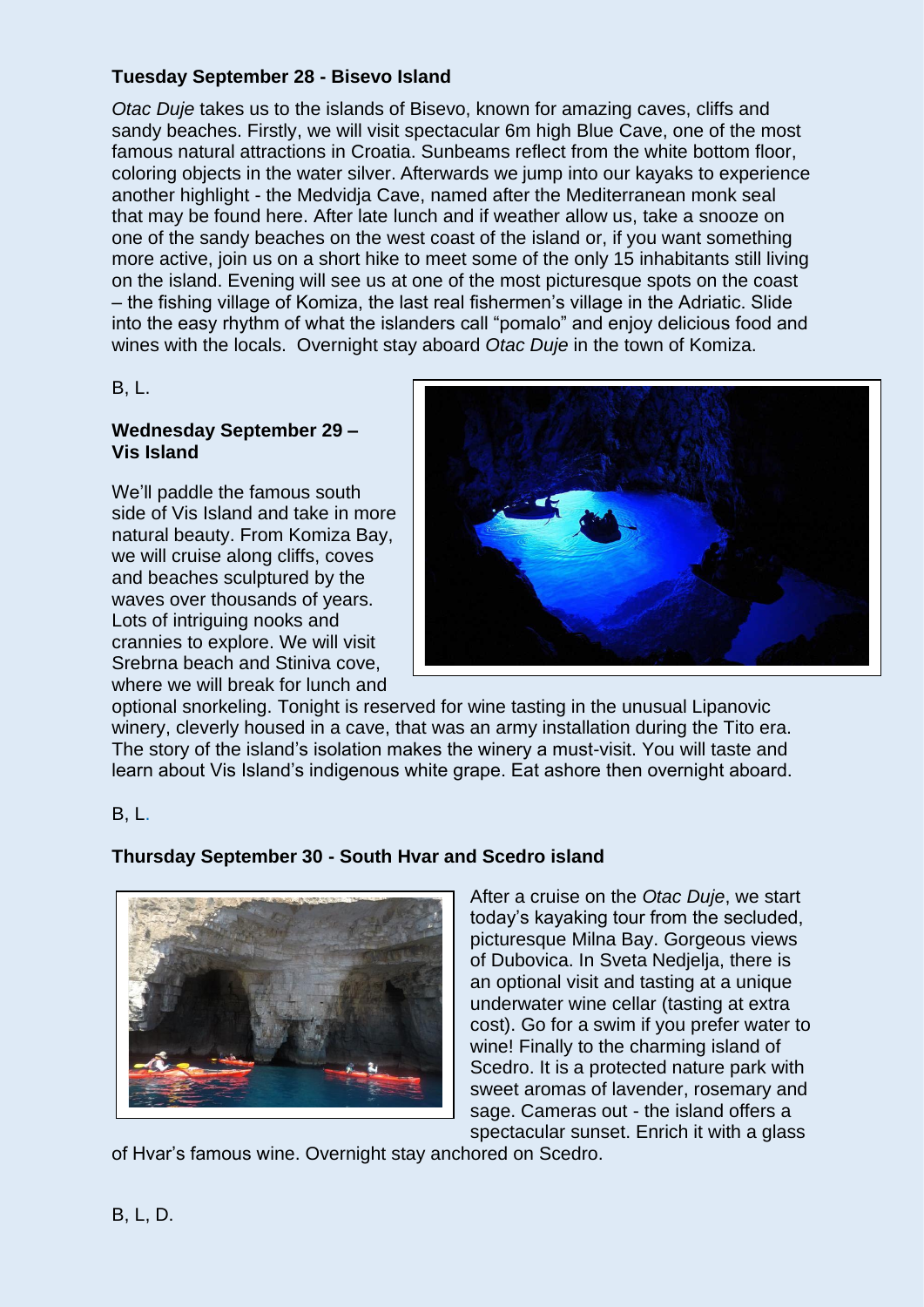## **Friday October 1 - Neretva River Canyon**

Early morning, we will leave Scedro and sail towards a very different kayaking experience – the green delta of the river Neretva. The whole valley of 20,000 hectares, spreading from Bosnia Herzegovina over the Croatian border to the Adriatic, is full of narrow channels. The valley is rich with juicy oranges and watermelons which are sold all over Europe. Numerous animal species live in the valley including more than 300 types of birds. We'll paddle through the lush green delta lakes, narrow river channels, forests of reeds, lagoons, sandbanks and river branches covered in aquatic plants. Later anchor at Peljesac with dinner aboard.

B, L, D

## **Saturday October 2 - East Korcula archipelago of 19 islets**

Cycling over the peninsula of Peljesac, famous for its wines and beautiful scenery. To the Dingac vineyards and village of Potomje before descending to the town of Orebic where we will be picked by our boat and cross the channel to the island of Korcula. Often called "Little Dubrovnik", the town of Korcula is a historic fortified town with a gothic and renaissance cathedral and town hall. Just off the coast are 19 small islets known as the Skoji Islands, in the Korcula archipelago. We'll kayak Badija with its Franciscan monastery built in the fifteenth-century and the birthplace of Marco Polo. You'll have free time in the evening to sightsee the town of Korcula. Overnight stay aboard our boat in the town of Korcula. Eat at a local café.

## B, L.

## **Sunday October 3 - Mljet island**

If another wonder could be added to the Seven Wonders of the World, then the magnificent island of Mljet would certainly be on the shortlist. Mliet is the most forested island in the Adriatic. Natural



coves, sandy bays, vertical cliff drops, mystic caves and crystal-clear sea. We will paddle into the Mljet National Park and its two salt lakes, kayak around St Mary's island where the oldest church complex in the Adriatic is placed.

Then to egg-shaped Odysseus Cave, named after the legend of Odysseus who was allegedly shipwrecked near the cave and remained imprisoned by nymph Calypso, who ruled the island. The cave can be entered from the sea by swimming or by kayaking through the entrance which is about 4-5 meters wide. The tunnel cave is about 20m long and the sea depth is 10m.

B, L, D

## **Monday October 4 - Elafiti islands and Dubrovnik**

Our last day of kayaking, around the Elafiti archipelago. Starting from Lopud's big sandy beach Sunj towards island Kolocep and then cross a channel to Dubrovnik. We'll see vast sandy beaches, natural sea caves, monuments and cypress, lemon, orange, pine and palm trees. Medieval Renaissance and Baroque churches and chapels. Late afternoon we arrive in



Dubrovnik, a stunning city with wonderful architecture, sculptures, churches, monasteries, museums and fountains (visited by over a million people every year).